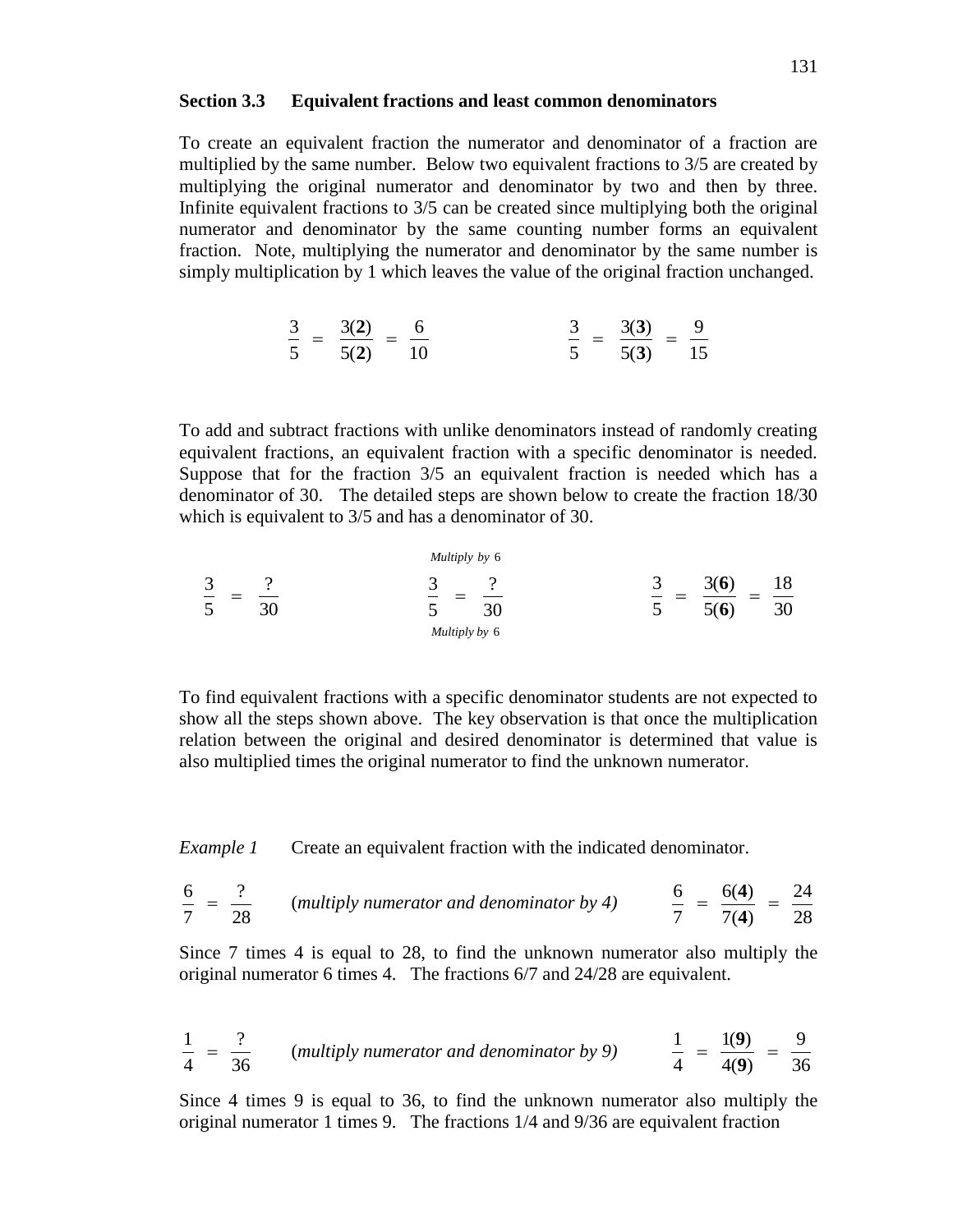The **least common denominator (LCD)** of two or more fractions is the least common multiple of the denominators of those fractions.

To add unlike fractions with different denominators, the first step involves finding the least common multiple of the denominators. The techniques introduced earlier in this chapter to find least common multiples are now applied to find the least common multiples of the denominators of the unlike fractions. Most of the least common denominators in this textbook can be quickly found by listing multiples. To find the least common denominator list all the multiples of the largest denominator until a resulting multiple is divisible by all the other denominators. For cases in which listing multiples is not practical, the prime factorization or repeated division method can be used to find the LCD.

| Example 2 |                  |                 | Find the least common denominator of the following unlike fractions. |  |
|-----------|------------------|-----------------|----------------------------------------------------------------------|--|
|           | $7/8$ and $3/10$ | $1/4$ and $5/6$ | $5/12$ , $1/6$ and $3/5$                                             |  |

To find the least common multiple of the denominators 8 and 10, list the multiples of the larger number 10 until a resulting multiple is divisible by the smaller number 8. The LCM of 8 and 10 is 40.

7 8 and  $\frac{3}{16}$ 10 10, 20, 30, **40** LCD is 40

To find the least common multiple of the denominators 4 and 6, list the multiples of the larger number 6 until a resulting multiple is divisible by the smaller number 4. The LCM of 4 and 6 is 12.

| $\frac{1}{2}$ and $\frac{5}{2}$ | 6, 12 | LCD is 12 |
|---------------------------------|-------|-----------|
| $\overline{4}$                  |       |           |

To find the least common multiple of the denominators 5, 6 and 12 list the multiples of the largest number 12 until a resulting multiple is divisible by the both the other numbers 5 and 6. The LCM of 5, 6 and 12 is 60.

5 12  $\frac{1}{2}$ 6 and  $\frac{3}{5}$ 5 12, 24, 36, 48, **60** LCD is 60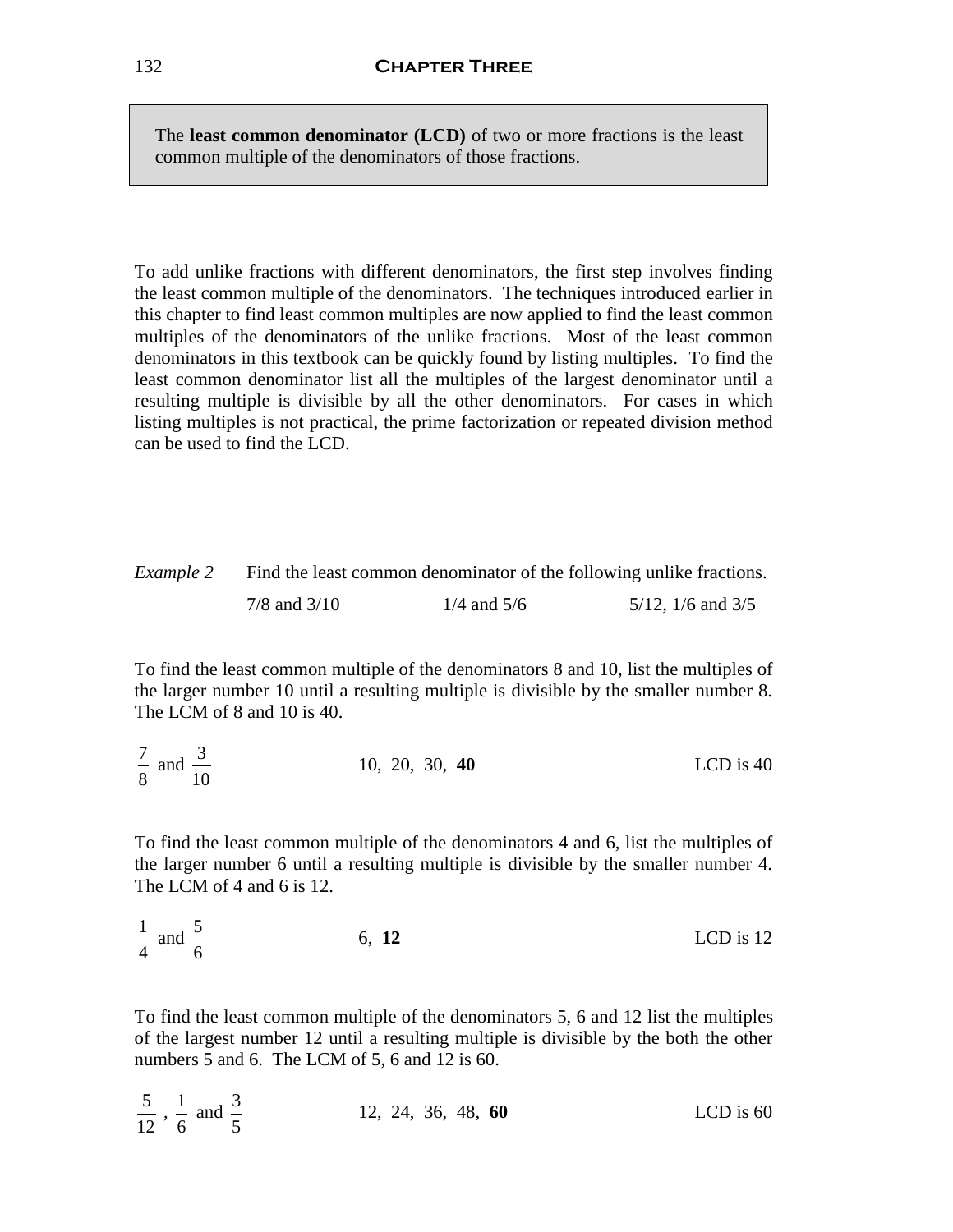The next problem combines equivalent fractions with least common denominators. First, the least common denominator of unlike fractions is found and then an equivalent fraction is created for each fraction with the LCD as the denominator. This process is the basis for adding and subtracting unlike fractions.

### *Example 3* Create equivalent fractions for 3/4 and 2/5 whose denominator is the LCD of these fractions.

First find the LCD by listing the multiples of the larger denominator 5 until a resulting multiple is divisible by the smaller denominator 4. The LCD is 20.

$$
\frac{3}{4}
$$
 and  $\frac{2}{5}$  5, 10, 15, **20** LCD is 20

Since 4 times 5 is equal to 20, to find the unknown numerator also multiply the original numerator 3 times 5. The fractions 3/4 and 15/20 are equivalent.

$$
\frac{3}{4} = \frac{?}{20}
$$
\n
$$
\frac{3}{4} = \frac{3(5)}{4(5)} = \frac{15}{20}
$$

Since 5 times 4 is equal to 20, to find the unknown numerator also multiply the original numerator 2 times 4. The fractions 2/5 and 8/20 are equivalent.

$$
\frac{2}{5} = \frac{?}{20} \qquad \qquad \frac{2}{5} = \frac{2(4)}{5(4)} = \frac{8}{20}
$$

*Example 4* Create equivalent fractions for 7/9 and 5/6 whose denominator is the LCD of these fractions.

First find the LCD by listing the multiples of the larger denominator 9 until a resulting multiple is divisible by the smaller denominator 6. The LCD is 18.

$$
\frac{7}{9}
$$
 and  $\frac{5}{6}$  9, 18 LCD is 18

Since 9 times 2 is equal to 18, to find the unknown numerator also multiply the original numerator 7 times 2. The fractions 7/9 and 14/18 are equivalent.

$$
\frac{7}{9} = \frac{?}{18}
$$
\n
$$
\frac{7}{9} = \frac{7(2)}{9(2)} = \frac{14}{18}
$$

Since 6 times 3 is equal to 18, to find the unknown numerator also multiply the original numerator 5 times 3. The fractions 5/6 and 15/18 are equivalent.

$$
\frac{5}{6} = \frac{?}{18} \qquad \qquad \frac{5}{6} = \frac{5(3)}{6(3)} = \frac{15}{18}
$$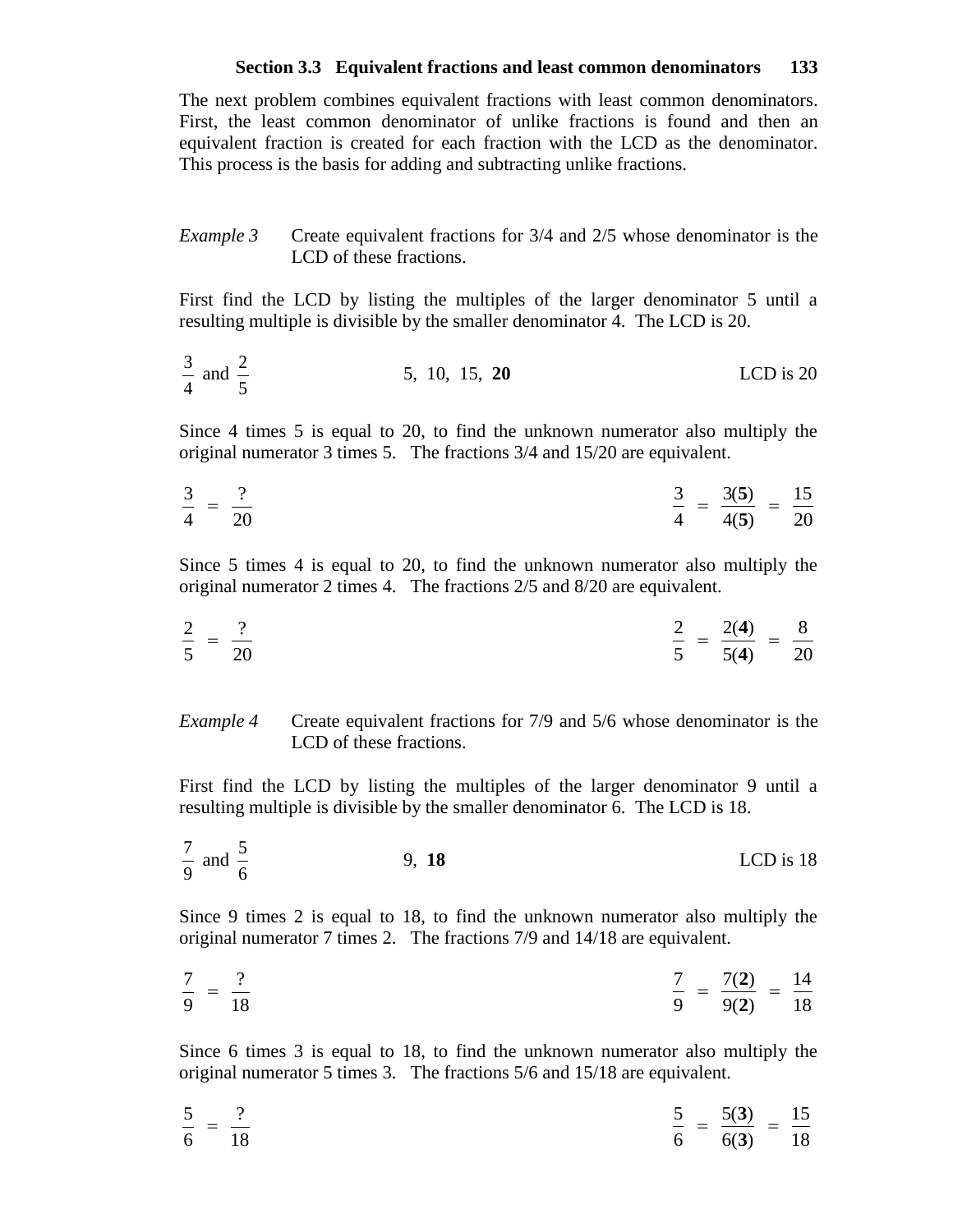#### 134 **Chapter Three**

It is easy to compare like fractions visually without doing any steps since the like fraction with the larger numerator is the larger of the two fractions. For unlike fractions creating equivalent fractions with similar denominators serves as a technique to compare the original unlike fractions to determine which is larger.

*Example 5* Determine the appropriate symbol  $\langle$  or  $\rangle$  to make a true statement

$$
3/4 \quad \_ \ 7/8 \qquad \qquad 4/9 \quad \_ \ 5/12 \qquad \qquad 7/9 \quad \_ \ 5/6
$$

Create equivalent fractions whose denominator is the LCD 8. Since the resulting equivalent fraction 6/8 is less than 7/8, the original fraction 3/4 is less than 7/8.

| 3(2)   |   | 7(1)               |
|--------|---|--------------------|
| 4(2)   |   | 8(1)               |
| 6<br>8 | ╯ | $\frac{1}{2}$<br>8 |
| 3<br>4 | < | 8                  |

Create equivalent fractions whose denominator is the LCD 36. Since the resulting equivalent fraction 16/36 is greater than 15/36, the original fraction 4/9 is greater than 5/12.

| 4(4) |   | 5(3)  |
|------|---|-------|
| 9(4) |   | 12(3) |
| 16   | > | 15    |
| 36   |   | 36    |
| 4    | > | 5     |
| 9    |   | 12    |

Create equivalent fractions whose denominator is the LCD 18. Since the resulting equivalent fraction 14/18 is less than 15/18, the original fractions 7/9 is less than 5/6.

| 7(2)     |   | 5(3)     |
|----------|---|----------|
| 9(2)     |   | 6(3)     |
| 14<br>18 | ← | 15<br>18 |
| Ί<br>9   | ← | 5<br>6   |

The process of creating equivalent fractions with specific denominators also works for mixed numbers. In the next problem, the least common denominator of two mixed numbers is found and then an equivalent fraction for each of these mixed numbers is created with the LCD as the denominator.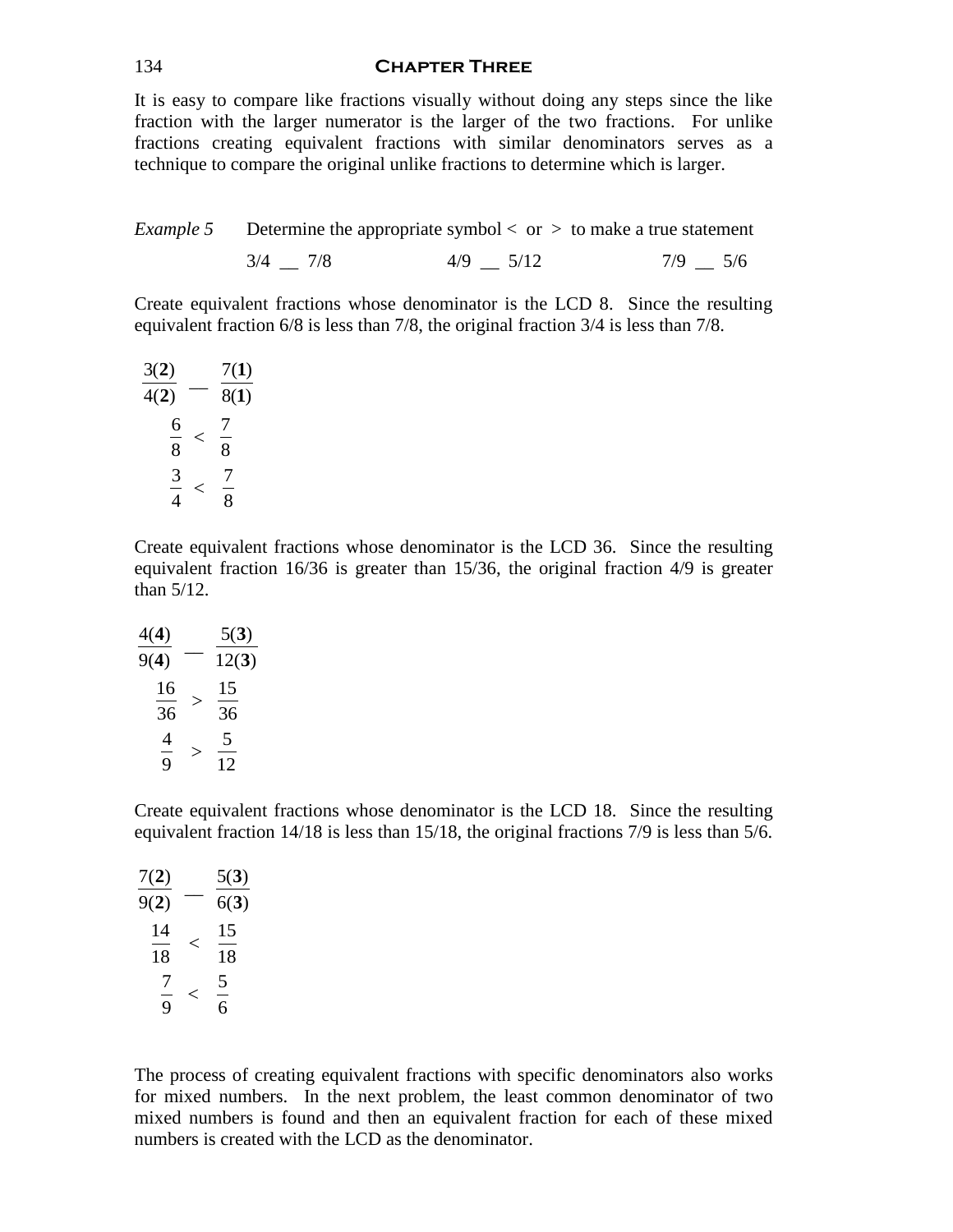*Example 6* Create equivalent fractions for 2 5/6 and 7 3/8 whose denominator is the LCD of these mixed numbers.

First find the LCD by listing the multiples of the larger denominator 8 until a resulting multiple is divisible by the smaller denominator 6. The LCD is 24.

$$
2\frac{5}{6}
$$
 and  $7\frac{3}{8}$  8, 16, 24 LCD is 24

Since 6 times 4 is equal to 24, to find the unknown numerator also multiply the original numerator 5 times 4. The mixed numbers 2 5/6 and 2 20/24 are equivalent.

$$
2\frac{5}{6} = 2\frac{?}{24}
$$
\n
$$
2\frac{5}{6} = 2\frac{5(4)}{6(4)} = 2\frac{20}{24}
$$

Since 8 times 3 is equal to 24, to find the unknown numerator also multiply the original numerator 3 times 3. The mixed numbers 7 3/8 and 7 9/24 are equivalent.

$$
7\frac{3}{8} = 7\frac{?}{24}
$$
\n
$$
7\frac{3}{8} = 7\frac{3(3)}{8(3)} = 7\frac{9}{24}
$$

To compare mixed numbers with different whole number parts, the mixed number with the larger whole number is larger. To compare mixed numbers with the same whole number parts, create equivalent fractions with similar denominators.

*Example 7* Determine the appropriate symbol < or > to make a true statement

$$
3\frac{9}{10} - 4\frac{3}{5} \qquad 7\frac{2}{3} - 7\frac{1}{2}
$$

Since the whole numbers 3 and 4 of the mixed numbers are different, the mixed number with the larger whole number 4 is the larger of mixed numbers.

$$
3\frac{9}{10} < 4\frac{3}{5}
$$

Since both mixed numbers have the same whole number part 7, create equivalent fractions whose denominator is the LCD 6. Since the equivalent fraction 7 4/6 is greater than 7 3/6, the original mixed number 7 2/3 is greater than 7 1/2.

$$
7\frac{2(2)}{3(2)} - 7\frac{1(3)}{2(3)}
$$
  

$$
7\frac{4}{6} > 7\frac{3}{6}
$$
  

$$
7\frac{2}{3} > 7\frac{1}{2}
$$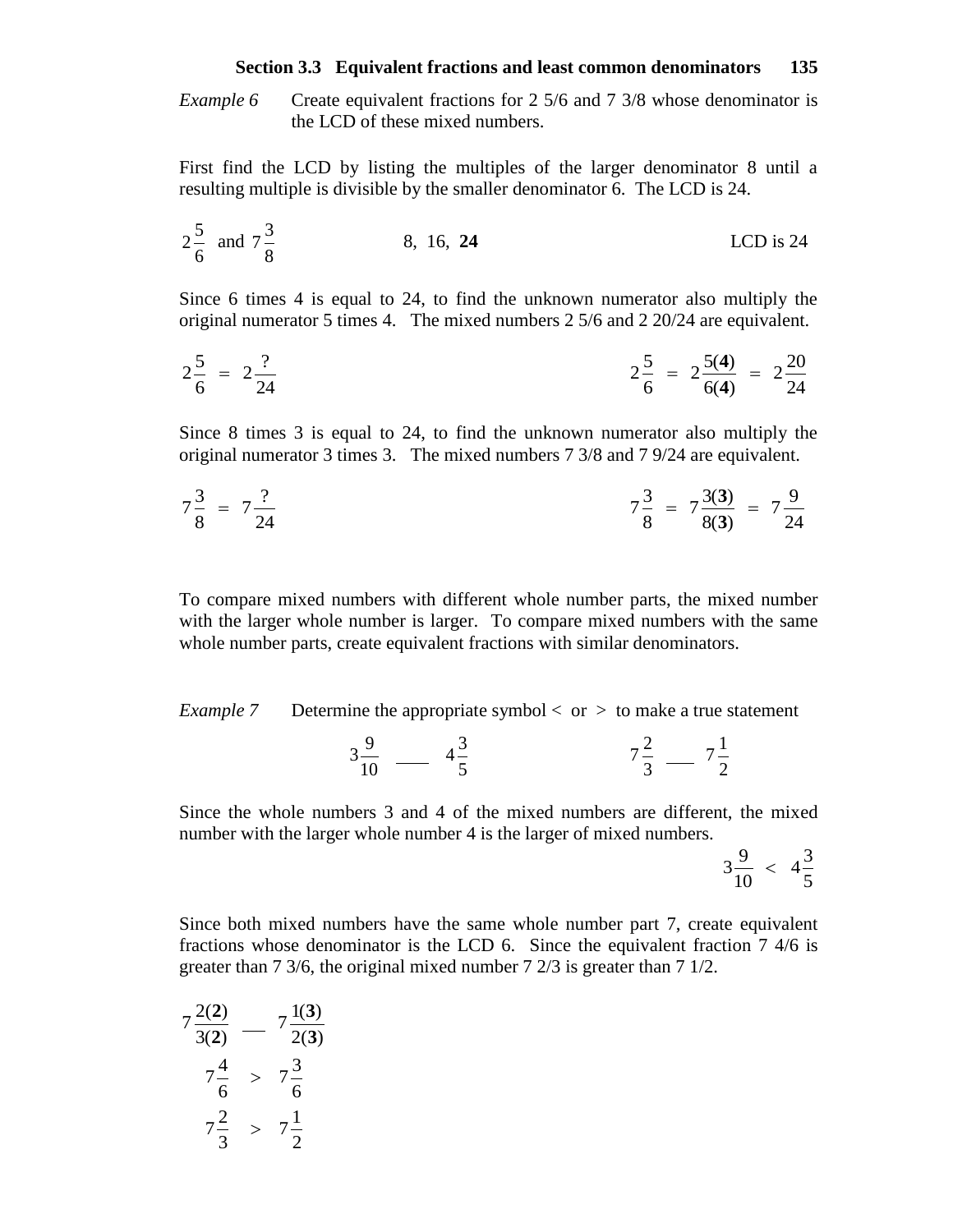# **Exercises 3.3**

|                                    | 1-15. Create an equivalent fraction with the indicated denominator. |                                    |
|------------------------------------|---------------------------------------------------------------------|------------------------------------|
| 1. $\frac{2}{3} = \frac{?}{12}$    | 2. $\frac{3}{4} = \frac{?}{20}$                                     | 3. $\frac{1}{2} = \frac{?}{16}$    |
| 4. $\frac{4}{5} = \frac{?}{30}$    | 5. $\frac{1}{7} = \frac{?}{28}$                                     | 6. $\frac{5}{7} = \frac{?}{21}$    |
| 7. $\frac{3}{8} = \frac{?}{32}$    | 8. $\frac{3}{5} = \frac{?}{100}$                                    | 9. $\frac{1}{4} = \frac{?}{100}$   |
| 10. $5 = \frac{?}{2}$              | 11. $3 = \frac{?}{4}$                                               | 12. $6 = \frac{?}{5}$              |
| 13. $7\frac{1}{5} = 7\frac{?}{10}$ | 14. $4\frac{3}{4} = 4\frac{?}{20}$                                  | 15. $5\frac{1}{6} = 5\frac{?}{24}$ |

1-15. Create an equivalent fraction with the indicated denominator.

16-24 Find the least common denominator of the following unlike fractions.

- 16.  $\frac{1}{1}$ 4 and  $\frac{3}{5}$ 8  $17. \frac{2}{5}$ 5 and  $\frac{7}{12}$ 10 18.  $\frac{3}{1}$ 4 and  $\frac{5}{5}$ 6
- 19.  $\frac{5}{1}$ 6 and  $\frac{3}{5}$ 8 20.  $\frac{1}{2}$ 6 and  $\frac{5}{9}$ 9 21.  $\frac{3}{16}$ 10 and  $\frac{5}{9}$ 8
- 22.  $\frac{1}{2}$ 2  $\frac{2}{1}$ 3 and  $\frac{3}{4}$ 4 23.  $\frac{1}{2}$ 3  $\frac{1}{\cdot}$ 4 and  $\frac{1}{2}$ 6 24.  $\frac{3}{4}$ 4  $\frac{2}{1}$ 5 and  $\frac{3}{16}$ 10

25-33 Create equivalent fractions whose denominator is the LCD of the fractions.

- 25.  $\frac{1}{2}$ 2 and  $\frac{5}{5}$ 6 26.  $\frac{3}{4}$ 4 and  $\frac{5}{12}$ 12 27.  $\frac{5}{5}$ 6 and  $\frac{2}{3}$ 9
- 28.  $\frac{1}{1}$ 6 and  $\frac{5}{9}$ 8 29.  $\frac{3}{5}$ 5 and  $\frac{5}{9}$ 8 30.  $\frac{3}{4}$ 4 and  $\frac{7}{9}$ 9
- 31.  $3\frac{5}{7}$ 6 and  $4\frac{1}{3}$ 9 32.  $3\frac{5}{3}$ 8 and  $1\frac{7}{16}$ 10 33.  $1\frac{5}{15}$ 12 and  $2\frac{3}{2}$ 10